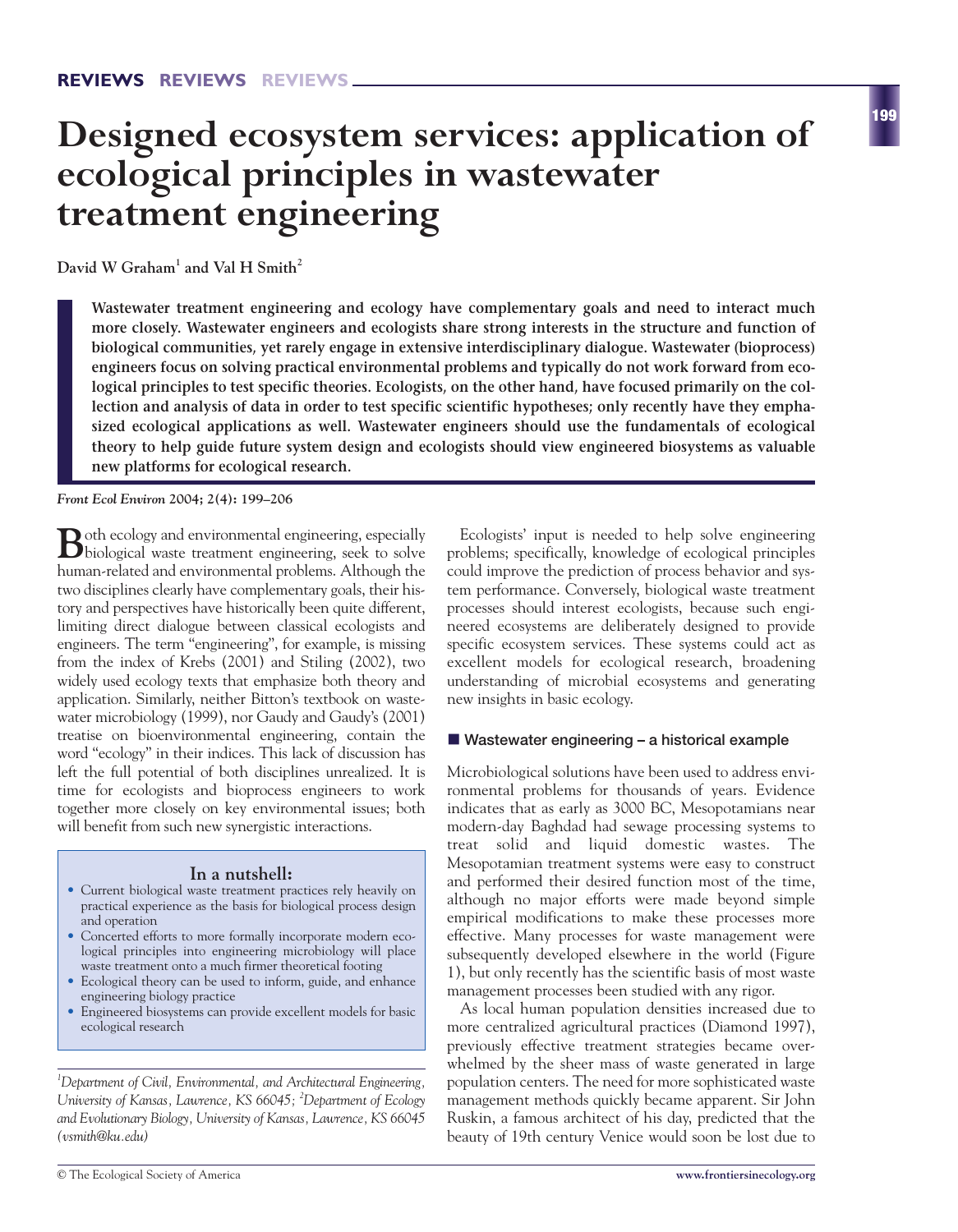#### Ecological principles in wastewater treatment DW Graham and VH Smith

**200**



*Figure 1. Examples of wastewater treatment processes around the world. (a) Sewage stabilization ponds in Brazil. (b) Complex lagoon and stabilization pond treatment system in France. (c) Anaerobic digesters in England. (d) Trickling bio-filter bed (viewed from the side) in Canada. (e) Conventional wastewater treatment plant digestion in the US, including primary treatment, secondary treatment, secondary clarifiers, and solids.*

poorly considered waste handling practices (Wheeler 1995) – disease epidemics were rampant, surface waters were badly polluted, and buildings were beginning to decay. Although the chemistry of waste management was being studied quite extensively at the time, the biological root of many of the problems was largely unknown.

Two events later helped to improve the technological basis for waste management practices. First, Louis Pasteur, Ferdinand Cohn, and then Robert Koch demonstrated, through improved microscopy and shrewd experimentation, that microorganisms were ubiquitous in nature, and it became clear that microbes play major roles in both disease and other environmental processes (de Kruif 1926).







Second, sanitary engineers found that if they suspended domestic wastes in liquid, provided additional aeration, and mixed the suspension aggressively, waste degradation rates were accelerated such that even highly concentrated wastes could be efficiently transformed into relatively benign end products (ISP 1954).

As wastewater treatment methods continued to develop, it became apparent that these processes depended largely upon the activity of diverse microbial communities, which functionally consumed the wastes. As refinements evolved, both engineered fixed-film processes (involving microbial growth on the surfaces of particulate substrates) and suspended-culture processes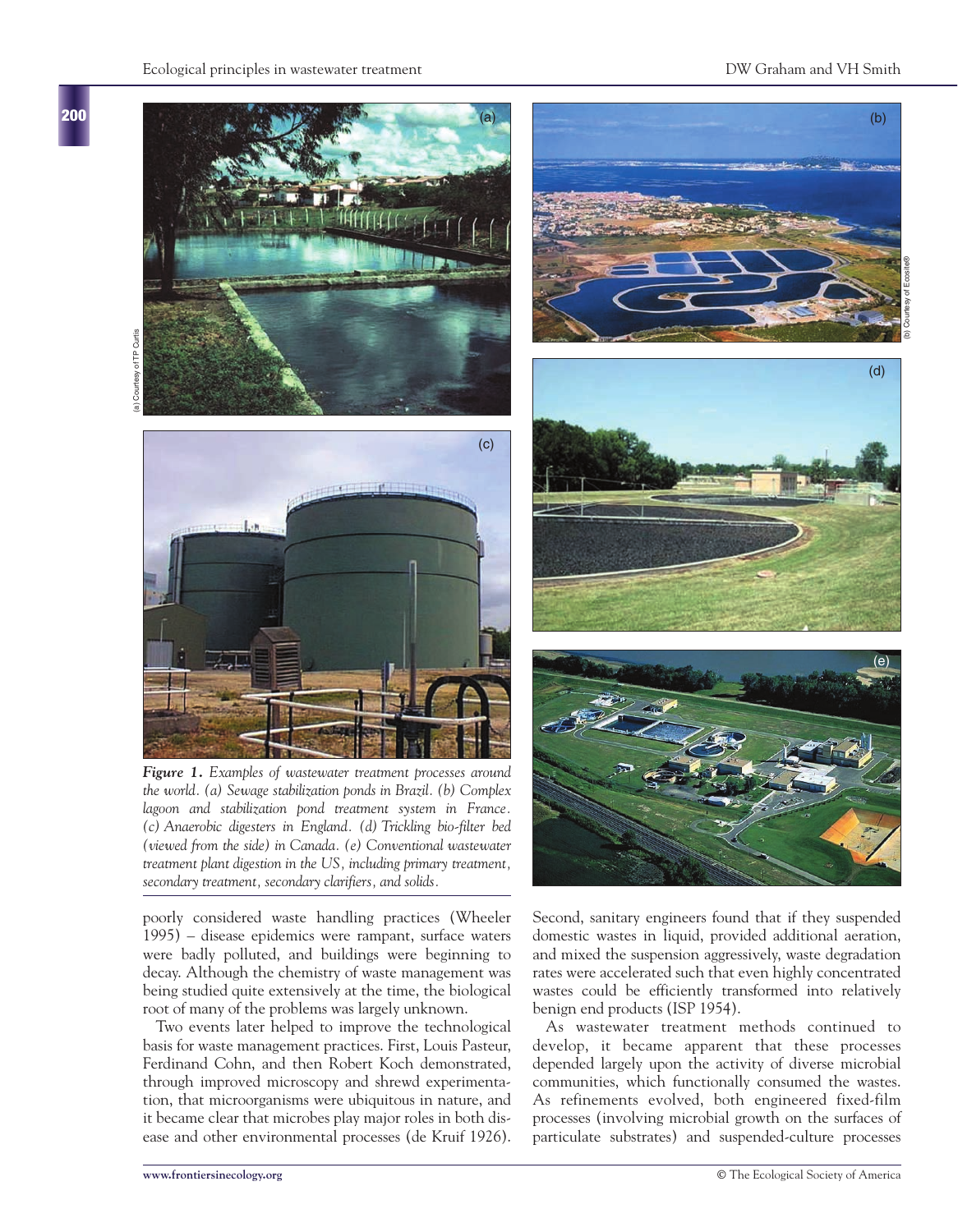(involving microbial growth in open water columns) were developed (Figure 1). Waste treatment is now the world's most common "biotechnology" (Wagner *et al*. 2002); in the US alone, over 15 000 wastewater treatment facilities collectively process 100 billion L of wastewater per day (Bitton 1999).

Despite the massive scale of the wastewater treatment industry, only modest advances have occurred in our basic understanding of these biological treatment processes during the past century or so. In 1912, environmental chemists Arden and Lockett noted the importance of activated solids (ie microorganisms) and aeration in treatment processes. It was not until the 1950s, however, that both biochemical and ecological factors were recognized as fundamental to effective process performance (ISP 1954). Early leaders in this research were Ross McKinney and Perry McCarty. McKinney developed a

deep, almost intuitive, understanding of the microbial ecology of waste treatment systems (McKinney 1962), whereas McCarty attempted to quantify treatment process performance by developing general predictive equations (based upon Monod kinetics and the assumption that biological treatment processes operate at a steady state) that could be used by treatment system designers (Lawrence and McCarty 1970).

Although the efforts of McKinney, McCarty, and others (eg Downing *et al*. 1964) were central to improving understanding of engineered biological processes, they predate many recent advances in ecology, molecular biology, and mathematical biology. It is time to reassess the design and operation of these biological systems in light of this new knowledge. Developments in complexity theory, biogeography, molecular biology, and computational methods, when considered within the context of engineering biology, may provide solutions to many unsolved problems in biological waste treatment engineering (Curtis *et al*. 2003).

#### $\blacksquare$  **Basic engineering elements of wastewater treatment**

Figure 2 provides a basic schematic for most conventional wastewater treatment systems (Metcalf and Eddy 2003). Wastewater treatment consists of four general steps, two of which are strongly influenced by ecological factors: (1) primary treatment, which removes large solids from the incoming wastewater stream (eg coarse screens, grit cham-

Primary **Primary Biological**<br>treatment **Biological** treatment **Secondary** clarifier **Nutrient** removal **Solids** digestion Influent waste Final liquids Solids<br>wastage Solids recycle Solids wastage Final solids

*Figure 2. General schematic of wastewater treatment processes. Primary treatment removes solids from the incoming wastewater stream by settling and/or filtration; secondary treatment removes dissolved organic matter, primarily through microbiological processes; secondary clarification removes residual solids by settling or filtration; and solids digestion reduces net solids levels prior to final disposal, primarily through microbial processes. Typically, solids produced in primary treatment and after secondary clarification are either sent to digesters or recycled back into the process train. Nutrient removal via tertiary treatment is included in some treatment processes, especially where more stringent N and P effluent criteria exist. Final liquid disposal is into surface waters, further holding ponds, or into the subsurface, depending upon local conditions. Solids disposal is usually carried out on land.*

bers, and/or primary sedimentation basins); (2) secondary treatment (activated sludge systems or fixed-film biofilters or both) that primarily removes dissolved organic matter; (3) secondary clarification that settles, collects, and recycles solids produced during secondary treatment; and (4) solids digestion (anaerobic or aerobic digesters) that reduces biosolids trapped or generated in the earlier treatment steps. Although most community treatment systems in North America and Europe include these basic steps, actual designs vary from place to place. Some treatment facilities also include tertiary treatment aimed at nitrogen (N), phosphorus (P), and/or residual organic carbon (C) removal from secondary treatment effluents. Of the treatment steps above, secondary and tertiary treatment and solids digestion are the most dependent on the actions of mixed microbial communities.

These various processes follow one of three general physical designs. The first and most common system is called "activated sludge", which has been used for the treatment of organic matter-rich wastewaters since about 1910 (Martin 1927). It employs suspensions of mixed microbial cultures grown in bioreactors (Figure 1e) to treat the wastes. The goal of an activated sludge system is to oxidize biodegradable organic matter, transforming it into microbial biomass and  $CO<sub>2</sub>$  in an aerated tank, then to flocculate and separate the newly-formed biosolids in a downstream clarifier (Bitton 1999). In the flocculation process bacteria and other suspended particles clump together into larger masses called "floc".

The second treatment strategy employs fixed-film pro-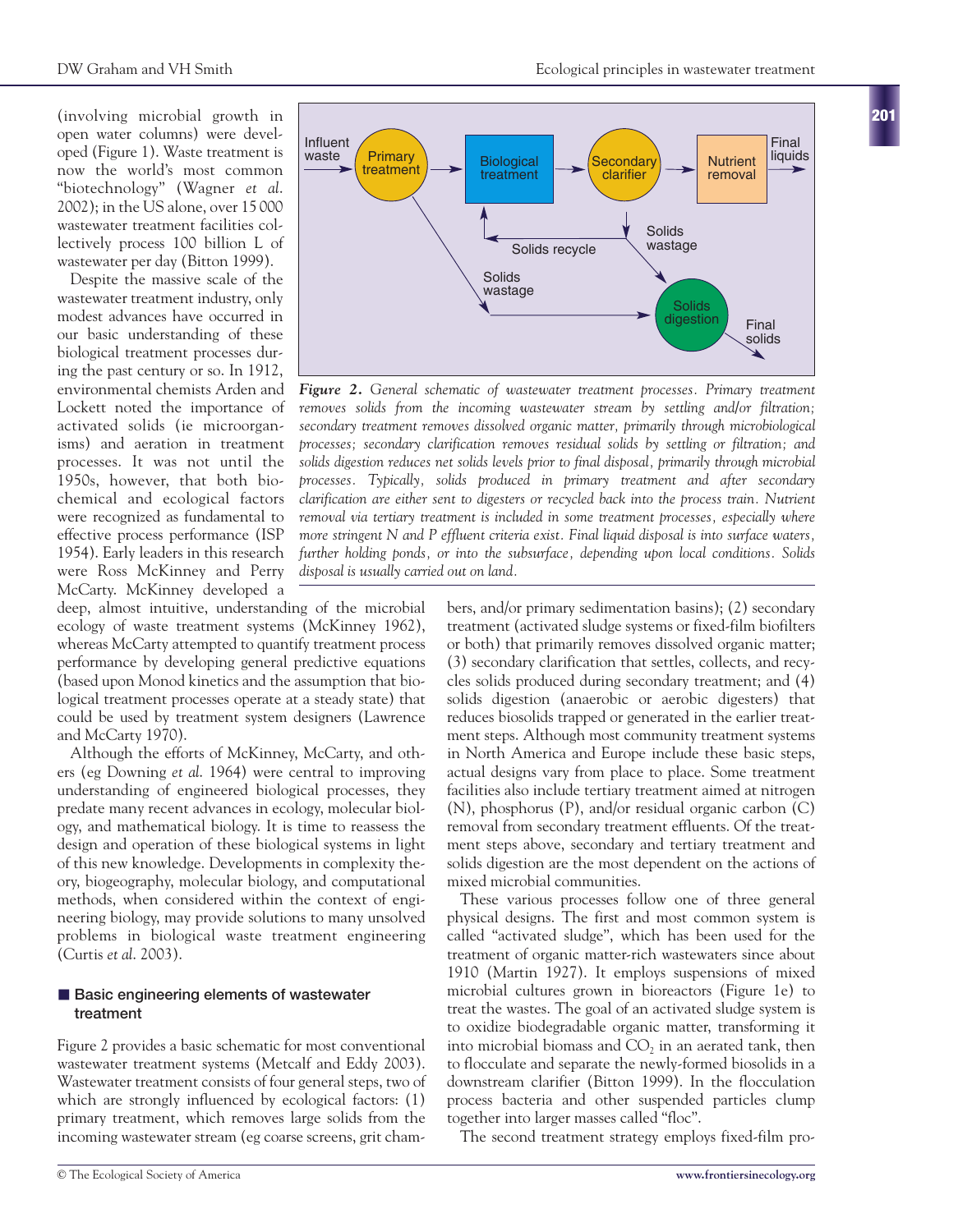cesses in which the wastewater trickles slowly through porous media (usually composed of sands, gravels, stones, or other large particulates). Biofilms then form on the porous media as microbes colonize and adhere to the available surfaces, forming an attached biological community, often comprised of many different species of bacteria, fungi, and protozoa, which interacts with and purifies the waste stream (see Figure 1d). The third type of biological process design involves more natural treatment systems, such as stabilization ponds or wetlands (Figures 1a and 1b). The common goal of most treatment strategies is (1) to reduce net biosolids production (or at least to promote internal solids digestion), while (2) maximizing organic C removal from the incoming liquid.

#### $\blacksquare$  Wastewater treatment systems from an ecological **perspective**

The abundance and species composition of resident microbial communities and the quality of the final effluent produced by individual wastewater treatment systems can vary, based on differences in the physical designs and operating conditions of the systems. Thoughtful application of ecological principles would enhance wastewater treatment plant design and operation by providing a more objective framework for understanding the factors that influence the structure and function of the plants' microbial communities. These engineered biosystems, in turn, offer exciting new opportunities for the development and testing of ecological principles.

Evidence suggests, for example, that wastewater treatment plants behave like complex systems with respect to their biology (Graham and Curtis 2002; Saikaly and



The food webs of most natural aquatic ecosystems are typically depicted as a classic food chain composed of easily visible organisms, such as algae, zooplankton, fish, and other large consumers. Also present, but less visible to the unassisted eye, is a diverse community of bacteria, archaea, fungi, viruses, and protozoa, known as the "microbial loop" (Azam *et al*. 1983). In natural ecosystems, the microbial loop works alongside, or is embedded within, the classical food chain. In wastewater biosystems, however, the microbial loop is dominant and is responsible for essentially all of the waste treatment processes.

With the advent of new molecular biological techniques, biological treatment systems are ideal vehicles for studying the microbial loop. These treatment systems are innately complex and diverse, but they are also physically contained, allowing a nearly complete characterization of



*Figure 3. Generalized microbial food web in an activated sludge floc. The microbial food* web is influenced by both bottom-up (resource-supply driven) and top-down (predation*driven) forces.*

the entire ecosystem. Resident microorganisms have very short generation times in these nutritionally rich environments, and comprehensive ecological studies can be performed over relatively short time frames. Moreover, a diverse set of consumers is present in the form of viruses, protozoa, rotifers, and in some cases, nematodes and microcrustacea. This food web is very dynamic, and ecological succession often occurs within the consumer community during treatment (Figure 4).

Although most waste treatment processes are reliable and fairly predictable, these processes can malfunction, and bioprocess engineers wish to minimize these system failures. Many of the critical problems that arise during biological waste treatment can be attributed to variations in the relative abundance of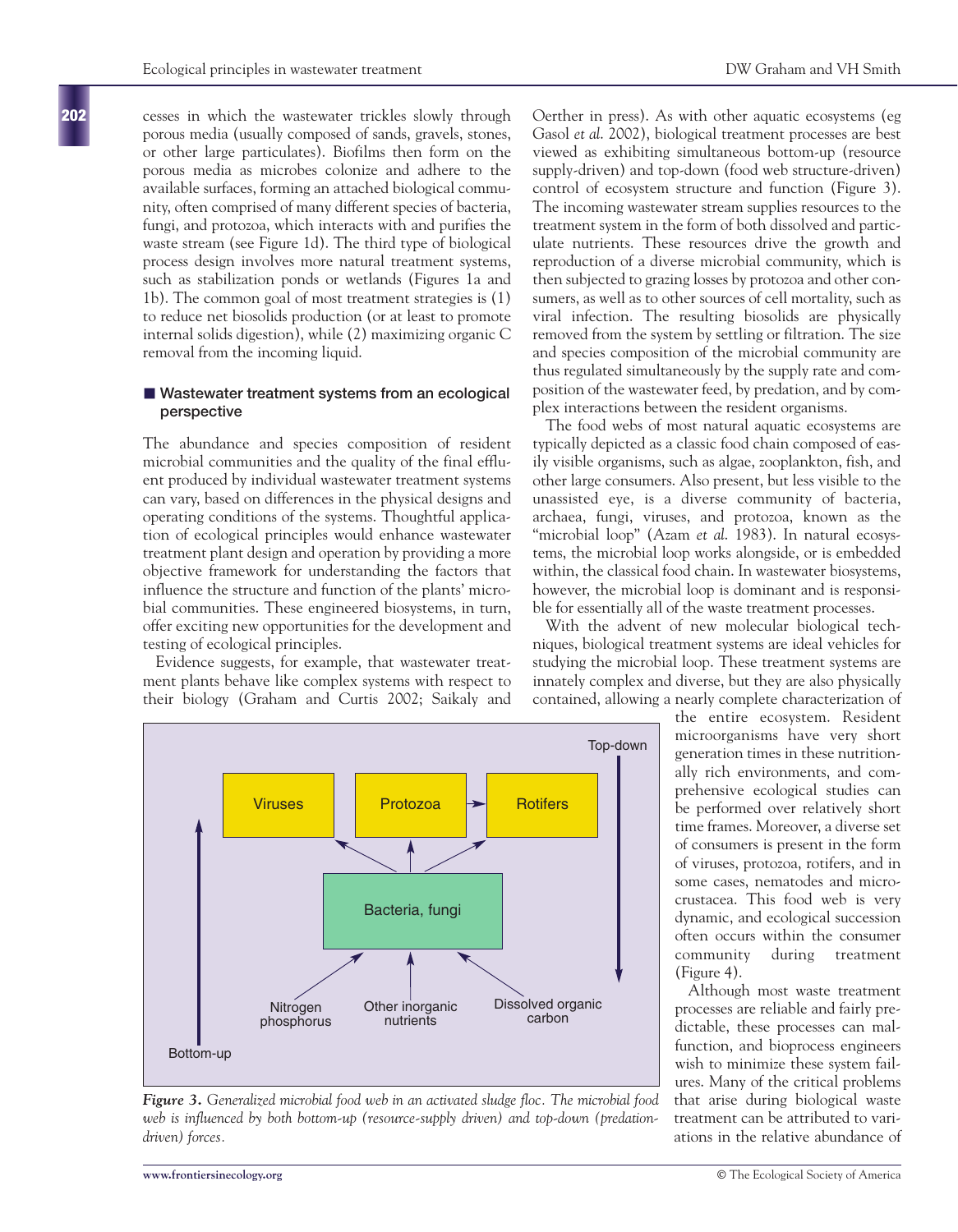key microbial species (Figure 5; Panel 1). Understanding these variations in community composition (which were previously considered unpredictable) is one of the key engineering problems that may be solved through a more complete understanding of the quantitative ecology of wastewater treatment processes. Desirable, floc-forming bacteria, for example, have been viewed as r-strategists, which are characterized by very rapid population growth rates, but, in general, are poor resource competitors. In contrast, nuisance filamentous bacteria associated with engineering problems such as foaming or bulking have been viewed as K-strategists, which, in general, have slower population growth rates, but are more effective competitors, making more efficient use of available growth-limiting resources (Morin 1999). However, the validity of this ecological distinction is unclear because few quantitative measurements of the respective growth kinetics of floc-formers versus nuisance filamentous species have been made in real systems (Seviour 1998).

## $\blacksquare$  Tertiary treatment: the ecology of advanced **nutrient removal**

The secondary wastewater treatment systems discussed above were first designed primarily to remove organic C from incoming wastewater streams. Tertiary treatment stages are now also included in many wastewater treatment facilities to provide more complete pollutant removal. The addition of advanced treatment has been driven mainly by the need to manage freshwater and marine eutrophication (Welch and Lindell 1992; Howarth *et al*. 2000), and many countries are imposing more stringent criteria for N and P control. From a microbial perspective, the N removal is much better understood than the P removal, although both processes can be quite unreliable.

This unpredictability in ecosystem function is related to a poor understanding of the ecology of the microorganisms responsible for the associated biochemical reactions. Purkhold *et al*. (2000) found, for example, that few of the nitrifying bacteria classically studied in the laboratory were present in full-scale nitrification systems. Their observations, made using molecular biological techniques, suggest that laboratory-scale results may not always be readily transferable to actual waste treatment systems.

Although recent advances in molecular techniques have improved our understanding of the microbiology of nitrification and denitrification treatment processes (eg Rowan *et al*. 2003), much can still be learned from applying more detailed information from microbial ecology during engineering process design. Improving this ecological knowledge base should be a major goal for engineering microbiology, especially for those involved in biological P removal processes (Blackall *et al*. 2002). From an ecologist's perspective, the study of engineered nutrient removal is an ideal vehicle for the application of new techniques from the field of ecological stoichiometry (Sterner and Elser 2002).

**203**



*Figure 4. Ecological succession of microorganisms in activated sludge. Consumer species composition changes dramatically along a gradient of Biological Oxygen Demand (BOD) (adapted from Figure 8.9 in Bitton 1999).*

#### *Other valuable ideas from ecology*

Both top-down and bottom-up processes (Figure 3) should strongly influence nutrient dynamics during biological waste treatment (Glibert 1998). Predator–prey interactions are strong in microbial communities (Thingstad *et al*. 1999; Langenheder and Jürgens 2001; Sherr and Sherr 2002), and may be important regulators of key treatment processes. Ward and Graham (1997) found, for example, that the survival of putative

#### **Panel 1. Examples of wastewater treatment problems associated with variations in microbial community structure**

#### **Biosolids removal problems**

Conditions in which biosolids do not settle properly in the clarifier following secondary treatment. Variations in settling behavior (dispersed growth, non-filamentous bulking, pinpoint flocs, rising sludge, filamentous bulking, foaming, and scum formation) are often correlated with shifts in dominance among resident microflora, resulting in microbial floc structures or other conditions that are unfavorable for gravity separation.

#### **Biochemical removal problems**

Reductions in pollutant removal efficiency can occur due to the absence, extinction, or poor ecological success of microbial species that perform key activities in the microbial treatment community (eg the loss of a bacterial species responsible for nitrification).

#### **System stability problems**

Unacceptably high temporal variation in biosolids levels or reductions in final effluent quality. Such stability problems may result from chaotic or random shifts in microbial community structure resulting from predator–parasite–prey and other ecological interactions between viruses, protozoa, and bacteria, or from the vagaries of microbial dispersal into and out of the reactor.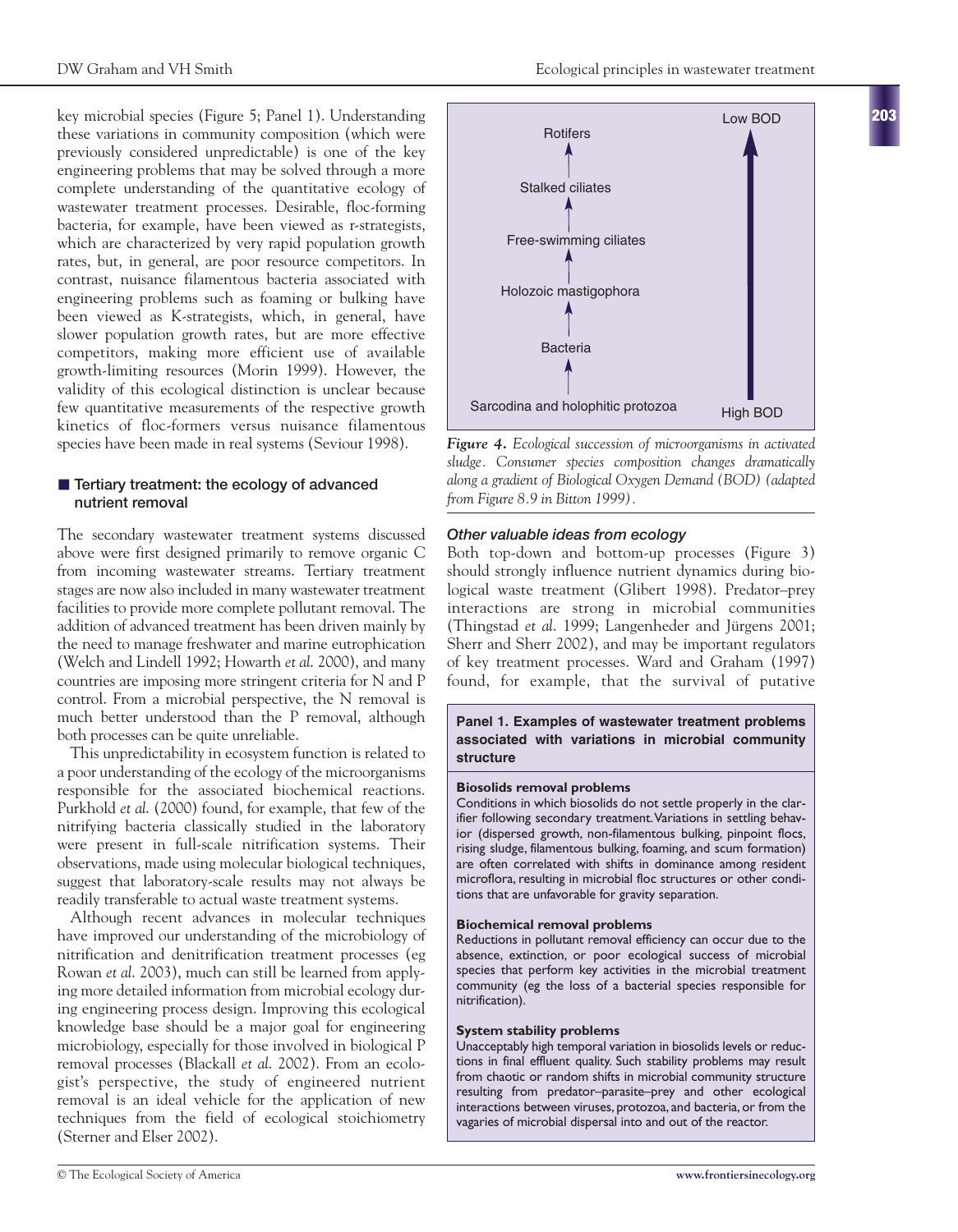

*Figure 5. Microorganisms in biological wastewater treatment systems. (a) False color photomicrograph of* Escherichia coli*, a fecal coliform bacterium that interacts with activated sludge flocs. Each bacterium is ~ 5 microns in length. (b) A well-settling activated sludge floc. The largest aggregate is ~ 0.5 mm in length. (c) Activated sludge flocs dominated by filamentous* Nocardia *bacteria settle poorly and contribute to poor waste treatment plant performance. Each short, threadlike* Nocardia *filament is 10–20 microns long. (d)* Paramecium*, a protozoan commonly found in activated sludge communities. This ciliate is about 200 microns in length.* 

pathogens in aerobic digesters may be linked to predator–prey dynamics. When eukaryotic predators (protozoa) were selectively inhibited in aerobic digesters, overall process performance (ie net percent solids reduction) changed relatively little, but effluent fecal coliform levels rose dramatically as operating temperature was increased. In addition, trade-offs between predator resistance and competitive ability can promote the coexistence of different types of microorganisms (Bohannan *et al*. 2002).

Improvements in our understanding of wastewater microbial food-web dynamics are much needed to enhance the effectiveness and stability of the secondary and tertiary treatment process. As evidenced by Kirchman (2002), research on the microbial loop has exploded since its initial description by Azam *et al*. (1983), and this knowledge base may provide valuable new insights into wastewater microbiology.

Important new insights can also be gained from theoretical ecology. Saikaly and Oerther (in press) have recently used methods similar to those of Huismann and Weissing (1999, 2000) to model microbial dynamics in secondary biological treatment processes. They found that the competitive exclusion principle did not necessarily apply to waste treatment systems because of the strong oscillatory dynamics of individual populations within the microbial community. Attempts are also being made to apply island biogeography and neutral ecological theories (MacArthur and Wilson 1967; MacArthur 1972; Bell 2000; Hubbell 2001) to microbial community assembly and biodiversity in waste treatment processes. The broadest observation from this new work is that microbial community assembly may be functionally random in many (but not all) treatment processes, and that it might be possible, using stochastic models alone, to predict and engineer, with statistical confidence, community biodiversity in many treatment processes. This possibility is becoming more likely as we develop a better fundamental understanding of global microbial biodiversity among organisms related to wastewater treatment and environmental functions (Curtis *et al*. 2002). Theoreticallybased perspectives may ultimately allow biological waste treatment community composition to become more predictable, which would be invaluable given the realities of complex system behavior (Curtis *et al*. 2003).

#### ■ Additional applications of ecological principles

Ecological principles are now being applied to many realworld problems, ranging in scale from local ecosystems to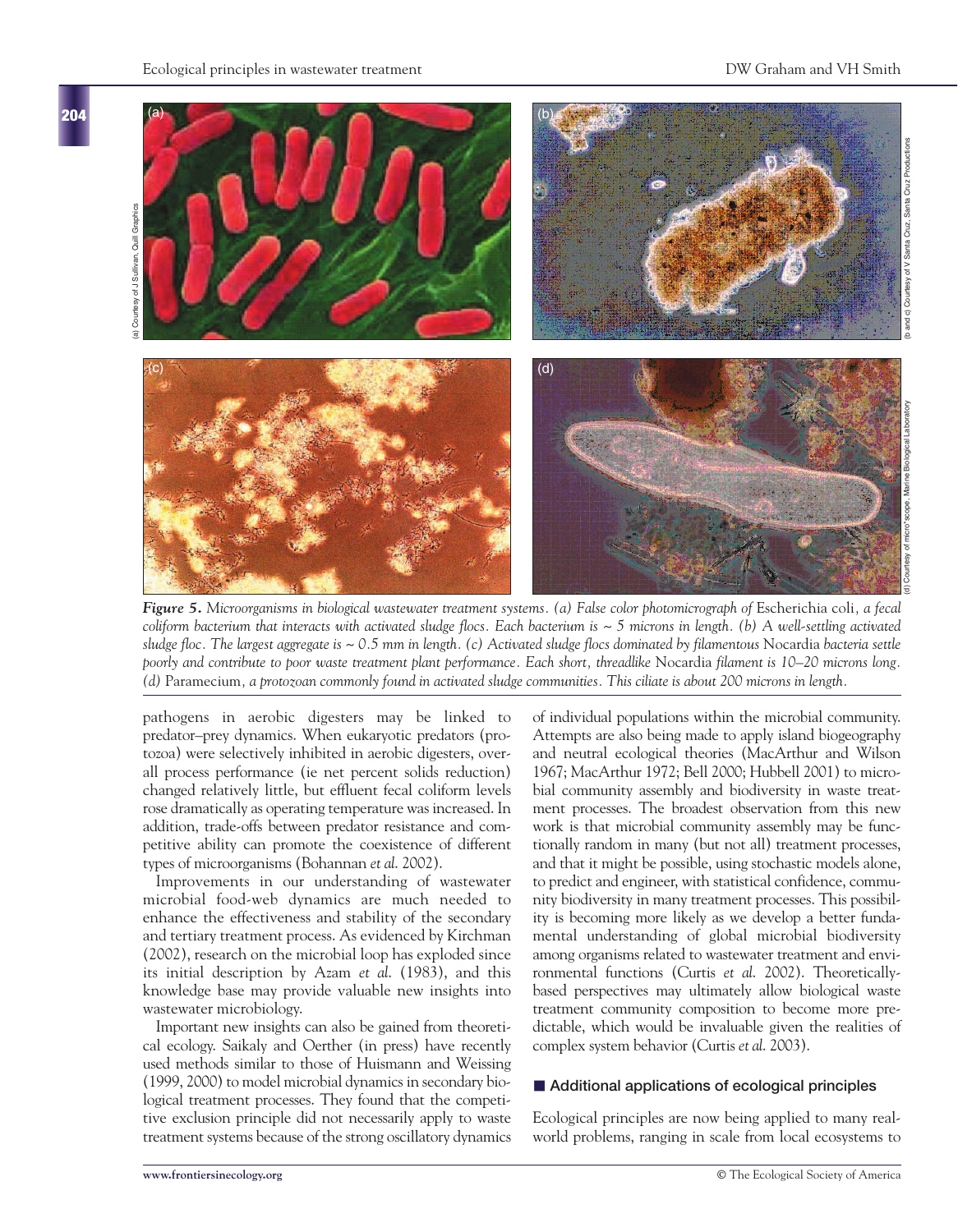**Panel 2. Examples of biological engineering problems that might be solved through the imaginative application of theories and insights derived from community ecology**

- 1. Optimal design and operation of outdoor wastewater treatment ponds and sewage lagoons
- 2. Optimal design and operation of wetlands used as pollutant filters
- 3. Optimal design and operation of bioreactors
- 4. Predicting and managing the responses of engineered biosystems to environmental and global change
- 5.Assembly and maintenance of stable biological communities in novel environments, including space vehicles and other offworld living environments

the entire biosphere (Lubchenko *et al*. 1991; Côté and Reynolds 2002). Nevertheless, the formal application of ecological theory and its perspectives is still in its infancy in engineering biology. We have highlighted the relevance of ecological principles to wastewater treatment because of the universal importance and widespread use of these processes throughout the world, but a number of additional engineering problems may be addressed through the application of ecological knowledge (Panel 2).

Efforts are being made to incorporate ecological theories into other engineering settings, including contaminant biodegradation. Smith *et al*. (1998) and Röling *et al*. (2002) used resource-ratio theory (Tilman 1982) as a theoretical framework in their attempts to predict the influence of resource supplies and supply ratios on the degradation rates of hydrocarbon contaminants. Although their work showed that resource-ratio theory was only partially useful for process description (it helped to predict ecosystem function, but not necessarily microbial community composition), it did show that a well-defined ecological framework could indeed be applied to engineering practice. In a very different study, Kildsgaard and Engesgaard (2001) observed dynamic oscillatory behavior (cyclic fingering) in community abundance and location in subsurface treatment systems, which was very reminiscent of oscillatory behavior seen in other dynamic ecosystems. It is also possible that the approaches espoused by Brown (1995) to macroecology and Turchin (2003) to population dynamics, may be used to help predict the behavior and performance of many different types of engineered systems. These approaches, if coupled with new and evolving molecular techniques such as real-time polymerase chain reaction, should allow the use of engineered systems to address basic issues in community assembly and population dynamics.

Researchers are also exploring the implications of neutral theories (Bell 2000; Hubbell 2001), which may be very relevant to the biodiversity of engineered ecosystems. A complementary approach termed "ecological engineering" has been developed, which focuses specifically on the design of human society as a component of its natural

environment, for the benefit of both. Evolved from ideas promoted by HT Odum in the 1960s, this approach has experienced steady growth during the past 10 years (Mitsch 1997).

#### $\blacksquare$  Basic ecological studies using engineering **systems: the future**

Concepts from ecology and mathematical biology can inform, guide, and enhance engineering practice. The essence of engineering is to adopt products from basic science, such as ecology, for practical purposes. It is also important that ecologists consider engineering systems as new vehicles for basic research.

Wastewater treatment units are ideal systems for basic studies of local and global biodiversity, biogeographical effects (bioreactors act like islands), population biology and non-linear dynamics, predator–prey interactions, and many other topics. It is of particular value to ecologists that in engineering systems reactions happen quickly and are physically contained; a great deal of data can thus be generated in a short time, thereby allowing model development and mathematical analyses of systems. Furthermore, if basic theoretical models are found to apply to engineered biological systems, which our early data suggest is the case, such models might be tested and refined using engineered biological systems and then translated back to other systems that contain larger organisms with slower growth rates. Engineers and ecologists will need to work even more closely together to solve environmental problems. Both disciplines will gain from such interactions, and a strong alliance between ecologists and engineers is essential to fully address critical local and global environmental challenges in the future.

# $\blacksquare$  **Acknowledgments**

This research was supported in part by National Science Foundation (NSF) Grant 98-16192 to MA Leibold and VH Smith, and NSF Grant EPS-9874732 to DW Graham, FJ Devlin, and J Kelly. The ideas presented in this paper benefited greatly from our interactions and discussions with participants of the NSF and State of Kansas sponsored symposium, Frontiers in Engineering Biology, held in December 2002 at the University of Kansas. We also thank Brendan Bohannan, Tom Curtis, Rick Devlin, Peter Engesgaard, Ian Head, Bob Holt, John Kelly, Peter Morin, Dan Oerther, Bill Sloan and Tat Ebihara. Table 2 was inspired by a table of ecological applications in Morin (1999).

### - **References**

- Azam F, Fenchel T, Field JG, *et al*. 1983. The ecological role of water-column microbes in the sea. *Mar Ecol-Prog Ser* **10**: 257–63.
- Bell G. 2000. The distribution of abundance in neutral communities. *Am Nat* **155**: 606–17.
- Bitton G. 1999. Wastewater microbiology, 2nd ed. New York, NY: Wiley-Liss, Inc.